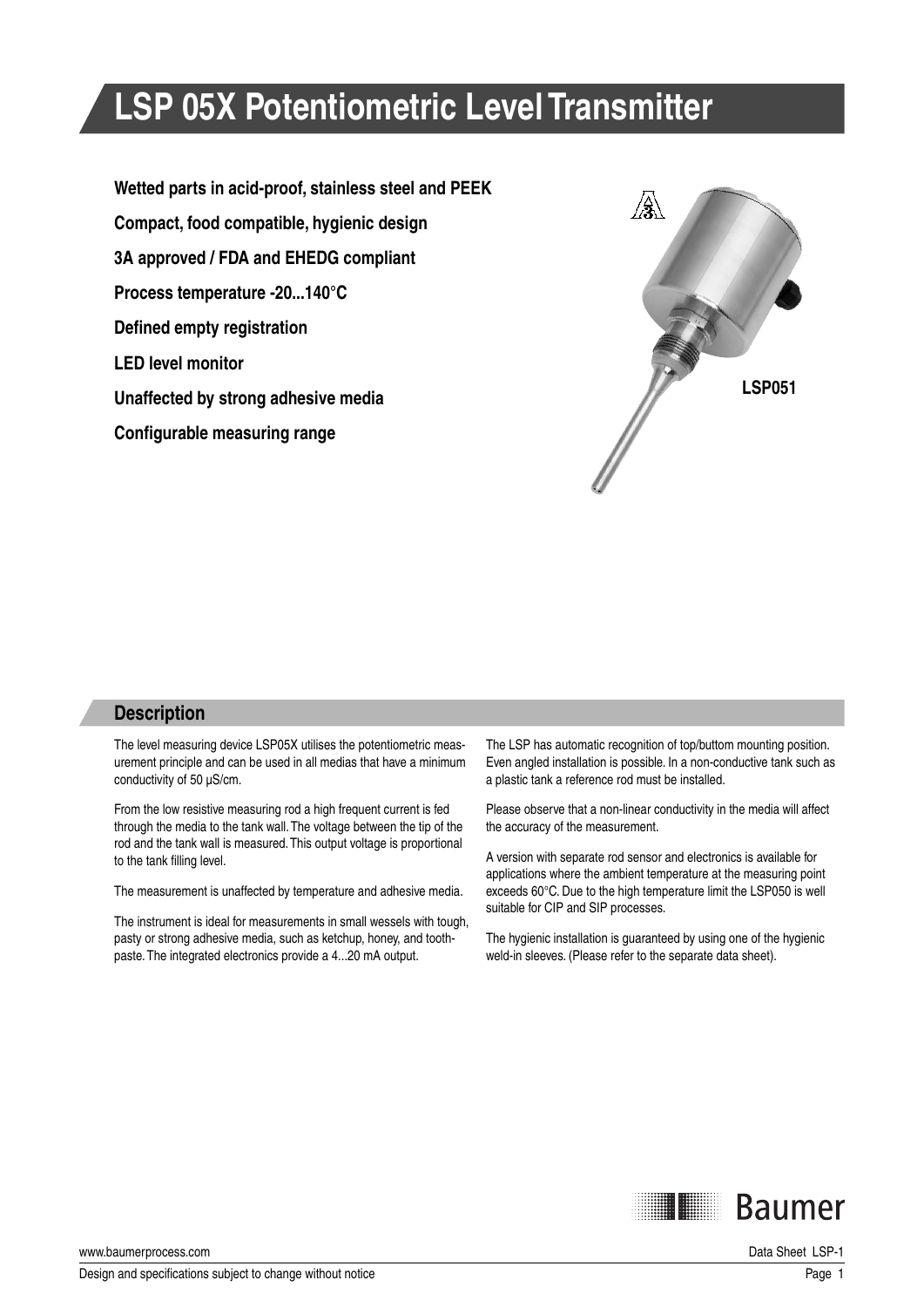## **Technical Data**

| <b>Sensor</b>                                        |                                     | <b>Mechanical data</b>     |                                     |
|------------------------------------------------------|-------------------------------------|----------------------------|-------------------------------------|
| <b>Principle</b>                                     | Potentiometric, low resistive       | Housing                    | Stainless Steel, W1.4301/AISI 304   |
| Insulating material                                  | <b>PEEK</b>                         | Process conn, and rod      | Stainless Steel, W1.4404/AISI 316 L |
| <b>Media conductivity</b>                            | Min. 50 $\mu$ S/cm                  | <b>Process temperature</b> | $-20140^{\circ}C$                   |
| Min. span                                            | 50 mm, configurable by push buttons | Amb. temperature           | -2060°C (LSP050)                    |
| <b>Electrical Connection</b>                         |                                     | Amb. temperature           | -20100°C (LSP055)                   |
| Cable gland M16                                      | Plast                               | <b>Protection class</b>    | IP <sub>67</sub>                    |
| Plug M12                                             | Nickel-plated brass                 | Media pressure             | Max. 16 bar                         |
|                                                      |                                     | <b>Vibrations</b>          | IEC 68-2-6, GL test2                |
| <b>Process Connection</b>                            |                                     | <b>Installation</b>        | Automatic top/bottom recognition    |
| Integrated                                           | G1 hygienic (special welding part)  | Approval                   | 3Α                                  |
| <b>Adapters</b>                                      | Refer to "Accessories" data sheet   | <b>Electrical data</b>     |                                     |
| <b>EMC</b> data                                      |                                     | <b>Resolution, input</b>   | 15 bits                             |
| <b>Immunity</b>                                      | EN 61326                            | Output                     | 420 mA, load max. 500 Ohm           |
| <b>Emission</b>                                      | EN 61326                            | Accuracy                   | ± 0.5%                              |
| Disposal of product and packing                      |                                     | Power supply               | 1836 Vdc, 200 mA max.               |
| According to national laws or by returning to Baumer |                                     | Status signal, empty       | $2.4 \text{ mA}$                    |
|                                                      |                                     | Status signal, full        | 21.6 mA                             |
|                                                      |                                     | Repeatability              | $\pm$ 0.1% of max. rod length       |
|                                                      |                                     | Response time              | $T_{\text{eq}}$ 10 msec.            |
|                                                      |                                     |                            |                                     |

#### **Electrical Installation**



## **Ordering Details - LSP05X**

|                                                 |                |                                  | LSP 05X xxx x XXX |
|-------------------------------------------------|----------------|----------------------------------|-------------------|
| <b>Type</b>                                     | Approval       | 6 <sup>'</sup> digit             |                   |
| Compact version - integrated electronics        |                |                                  | 0                 |
| Compact version - integrated electronics        | 3A             |                                  |                   |
| Split version - separate electronics            |                |                                  | 5                 |
| Split version - separate electronics            | 3A             |                                  | 6                 |
| <b>Rod Length</b>                               |                | $7^{\prime}$ 9 $^{\prime}$ digit |                   |
| Length in cm (Min. 20 cm - max. 300 cm)         |                |                                  | XXX               |
| Gland                                           |                | 10 <sup>'</sup> digit            |                   |
| Cable gland, M16                                |                |                                  |                   |
| Plug, M12                                       |                |                                  | $\overline{c}$    |
| Cable Length (version LSP055 and LSP056 only)   | $11'13'$ digit |                                  |                   |
| Length in $cm$ (Min. 100 $cm$ - max. 500 $cm$ ) |                |                                  | <b>XXX</b>        |

3.1 material certificate, type number 5509-227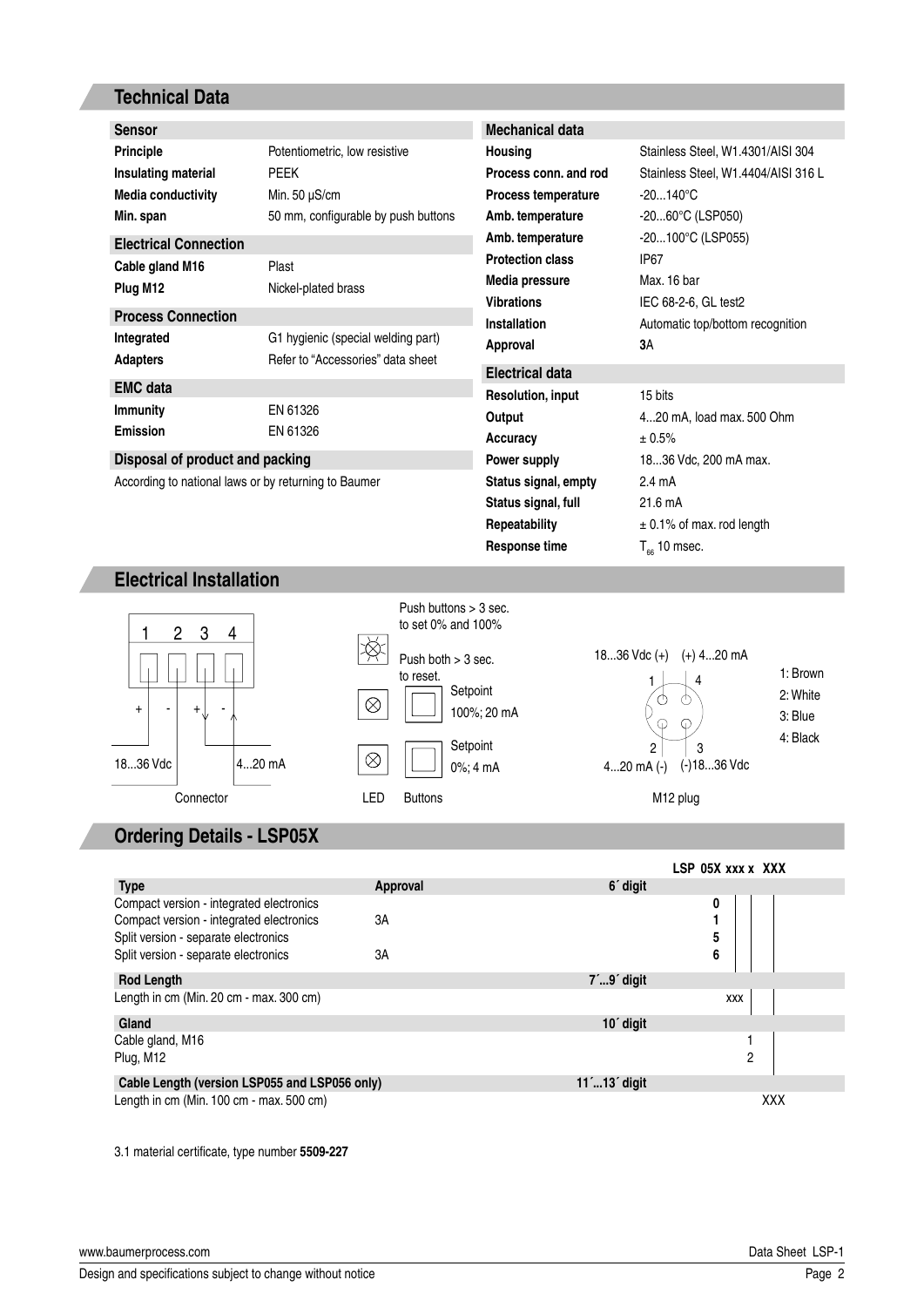### **Dimensional Drawings**







LSP050/LSP051 - integrated electronics LSP055/LSP056 - separate electronics

#### **3A Approval**

The LSP 051 and LSP 056 are approved by 3A providing it is mounted in a 3A approved counter part and installed according to the guidelines given in the installation manual.

The 3A approved products fulfill the FDA demands and follow the EHEDG guidelines regarding design, materials and finishing. Refer to the 3A marked counter parts in the data sheet "Accessories".